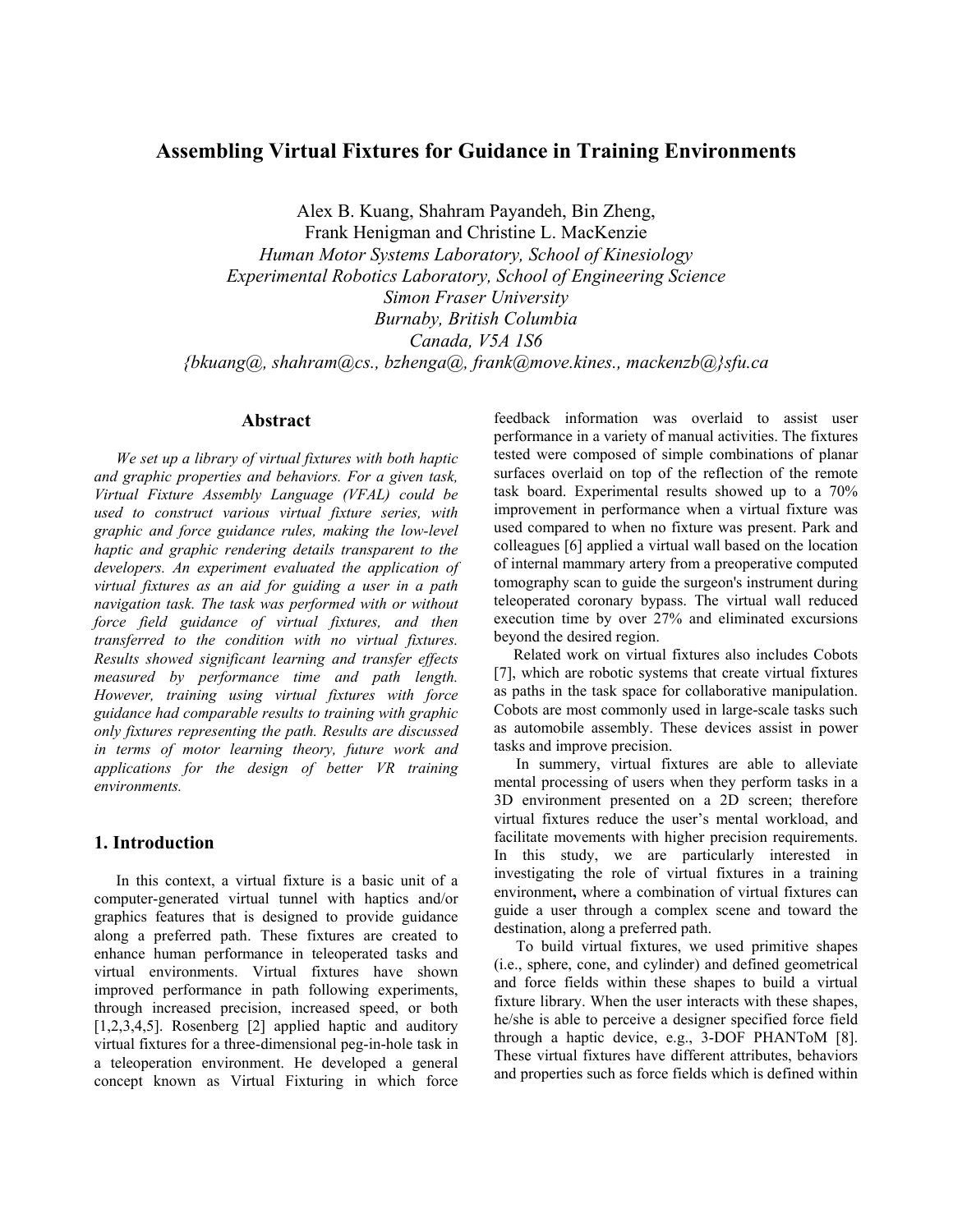their constrained volumes and graphical visibilities [5]. Through assembling of different virtual fixtures and by selecting their corresponding properties, we can define a set of Virtual Fixture Assembly Language, which can be viewed as a computer-generated set of constraint rules. The experimenter has choices for assembling these fixtures for a particular task in various combinations in a serial order until a suitable combination is determined. Then, we use the final suitable assembled fixtures and apply it to define the rules for assembly of fixtures for this particular task, such that it can provide suitable guidance for the user's performance. Such constructed guidance would serve as an aid for learning a specified path.

To achieve our study goals, we built a threedimensional environment with resembles a virtual maze. In this setup, the user can feel the interaction forces of the moving object with the maze. The task for the user was to pick up a virtual object, maneuver it through the maze and place the object at a target location. We first arranged virtual fixture shapes and set up their force fields and graphics visibilities. To test for training effects, we had two practice conditions; users practised on a set of virtual fixtures with graphics visibility, and *with or without force field information*. Users were then transferred to a setup with no virtual fixtures -- neither graphics visibility nor force fields. The results were compared between the two virtual fixture practice conditions and across the different phases of learning and transfer.

We expected that adding virtual fixtures would be an aid to learning the task [9]. Further, virtual fixtures with both force fields and graphics visibility would facilitate learning the navigation task in a 3D virtual environment more than virtual fixtures with only graphics visibility. Finally, differential transfer to an environment with no virtual fixtures was predicted, such that those trained with force fields and graphics visibility would show better transfer than those trained with graphics visibility only.

#### **2. Virtual Fixtures**

We defined a set of Virtual Fixture Assembly Language (VFAL) and built a virtual fixture library, which allowed the virtual fixtures to have different properties and behaviors. With this language, the designer of training environments has a choice of assembling the fixtures for a particular task such that they can offer suitable guidance. With this library, force rendering can be reused without low-level programming.

#### **2.1. Virtual Fixture Library**

In this work, the Virtual Fixture Library is a set of the primitive shapes that have constrained attractive or repulsive force fields defined within their volumes and/or surfaces and the following behaviors.

**Cone:** For attractive force fields (Figure 1A), cones are always placed at the beginning of the path. They can have a larger base radius which can make them easier to locate. For example, in the current version, once the Haptic Contact Point (HCP), the tip of the PHANToM stylus, in our case, penetrates the cone surface, force cues are generated to move the HCP toward the tip. For repulsive force fields (Figure 1B), force cues are generated in such a way that once the HCP penetrates the force cone, it will be pushed away from the tip to the cone bottom.



**Sphere:** For attractive force fields (Figure 2A), if the HCP penetrates the sphere surface, force cues are generated to pull the HCP to the center. This is useful to guide the user to pickup an object or place the object in a specific location. For repulsive force fields (Figure 2B), the force cue pushes away any HCP that falls inside the force sphere from the center to its surface. A sphere could be split into two parts. Each hemisphere can also have the above properties.



**Cylinder:** For attractive force fields (Figure 3A), when the HCP penetrates the cylinder surface, force cues are generated to pull the HCP to the axis of the cylinder. These forces are generated perpendicular to the axis; so, the HCP is constraint to move along the axis. Furthermore, as long as the HCP enter a small area surrounding the axis, additional force cues will be generated to move the HCP toward the top of the cylinder. For repulsive force fields (Figure 3B), the cylinder works as a virtual protection tube, preventing the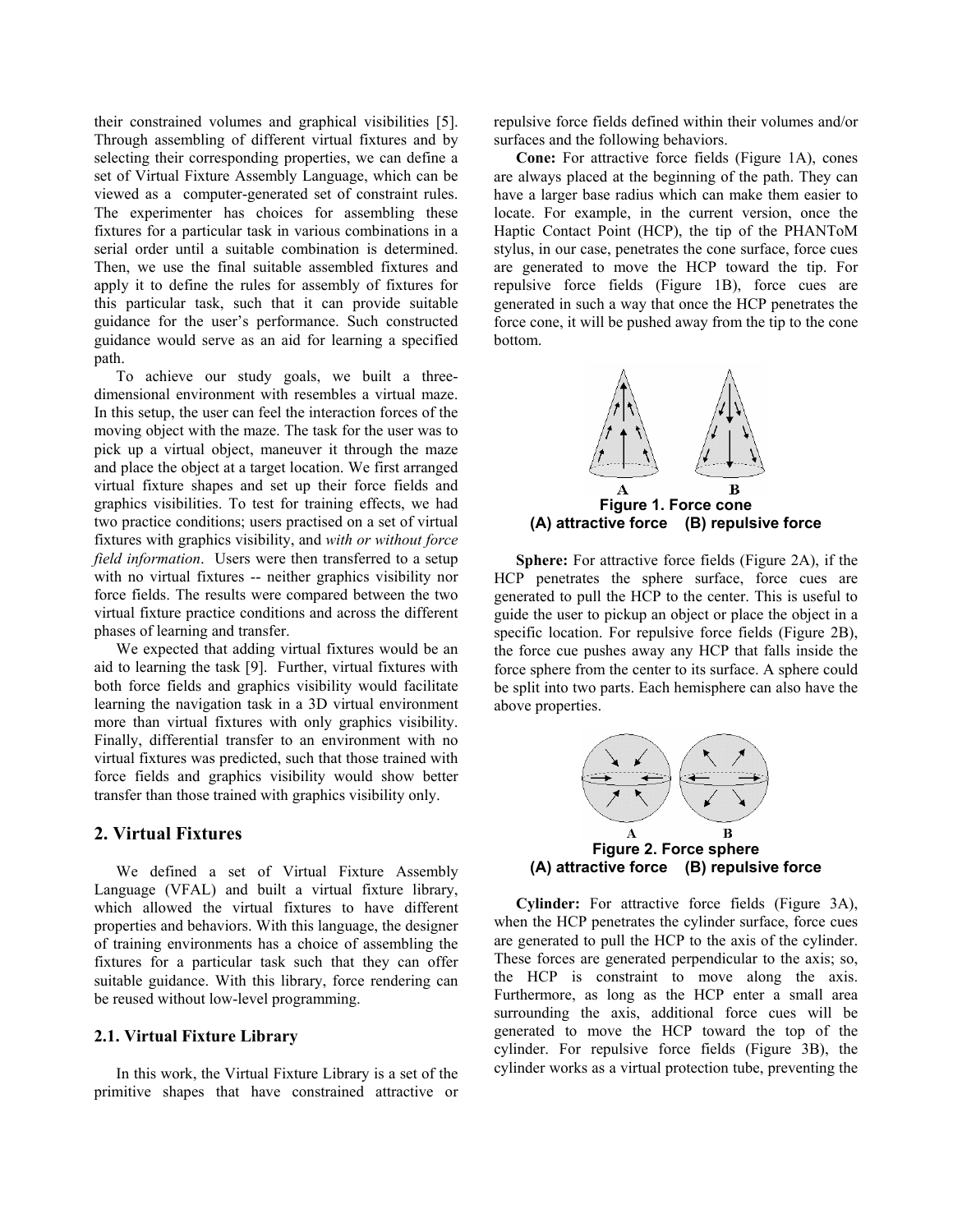manipulated object from colliding with the protected object, which is inside the object.



**Figure 3. Force cylinder (A) attractive force (B) repulsive force** 

## **2.2. Virtual Fixture Assembly Language**

Since we define our computer-generated constraint rules as a set of language for assembly of fixtures, there are associated "grammar" rules. To illustrate, assembling cone, cylinder, and sphere and setting up their force fields in that order will easily guide a user moving through the cone's tip and cylinder's axis and finally reach at the sphere's center. The experiment designer has the freedom to combine different force shapes to define a "virtual fixture sentence" to train the user for a particular task. However, to make the "sentence" work, he/she must obey the "grammar" rules.

In our design, the experiment designer worked with SGI Open Inventor ASCII 2.1 files (scene graph) and optional VRML files to define the VFAL. An example of defining the graphic and force properties of a virtual force cone is as follows. Lines beginning with '#' are comments.

```
# VFAL using Open Inventor ASCII file 
# define a node in the scene graph: 
Separator { 
   # define the object's graphic property: 
   Material { 
       transparency 0.5 # semi-transparent 
       diffuseColor 0 1 0 # green (RGB value) 
    } 
   # define the 3D transformation information: 
    Transform { translation 0 0 30 } # translation 
    RotationXYZ{ axis Z angle 1.5 } # rotation 
    # define the cone and the force: 
    ForceCone { 
      height 12 
      bottomRadius 30 
       force 1.5 
   } 
}
```
Here we also define the material properties of the force shapes using the ASCII file. Open Inventor's graphics engine provides 3D graphic rendering at 60Hz.

Meanwhile, PHANToM's Ghost library provides haptic rendering at 1000Hz.

## **3. Experiment Method**

The objective of the experiment is to examine the efficiency of a telemanipulation training task with virtual fixtures. We use manipulation time and trajectory length as dependent measures.

For training, the virtual fixtures used in our experiment featured both force fields and graphics visibility or graphics visibility only. Working with the PHANToM haptic stylus, the users were required to start from a starting place, move to grab a virtual object, and maneuver it through the maze to a target location.

## **3.1. Participants**

Twenty students from Simon Fraser University who volunteered to participate in the experiment were randomly assigned to two groups, the graphics and haptics (GH) group or the graphics only (G) group. Each group had 5 males and 5 females, ages 19 to 36 years (27  $\pm$  4 years) for GH group and ages 19 to 36 years (27  $\pm$  4 years) for the G only group. All subjects were righthanded, had normal or corrected-to-normal vision, and had no prior knowledge of the experiment. Each subject gave informed consent and was provided with a small honorarium for 30 to 45 minutes of their time.

#### **3.2. Apparatus and Setup**

The experiment room was partially lighted with fluorescent lighting. On a testing table, a 17-inch, flat monitor (Sony, Tokyo, Japan) and a PHANToM device [8] were placed as illustrated in Figure 4. The experiment software was running on Redhat Linux 7.3 on an IBM computer [10].



**Figure 4. The experiment layout** 

**3.2.1 Scene Description.** On the monitor, a 3 dimensional virtual maze was exhibited. Enclosed by a transparent glass ceiling and a red floor, the maze was separated by walls into 3 rooms (Figure 5). Throughout the entire experiment, subjects could feel the reaction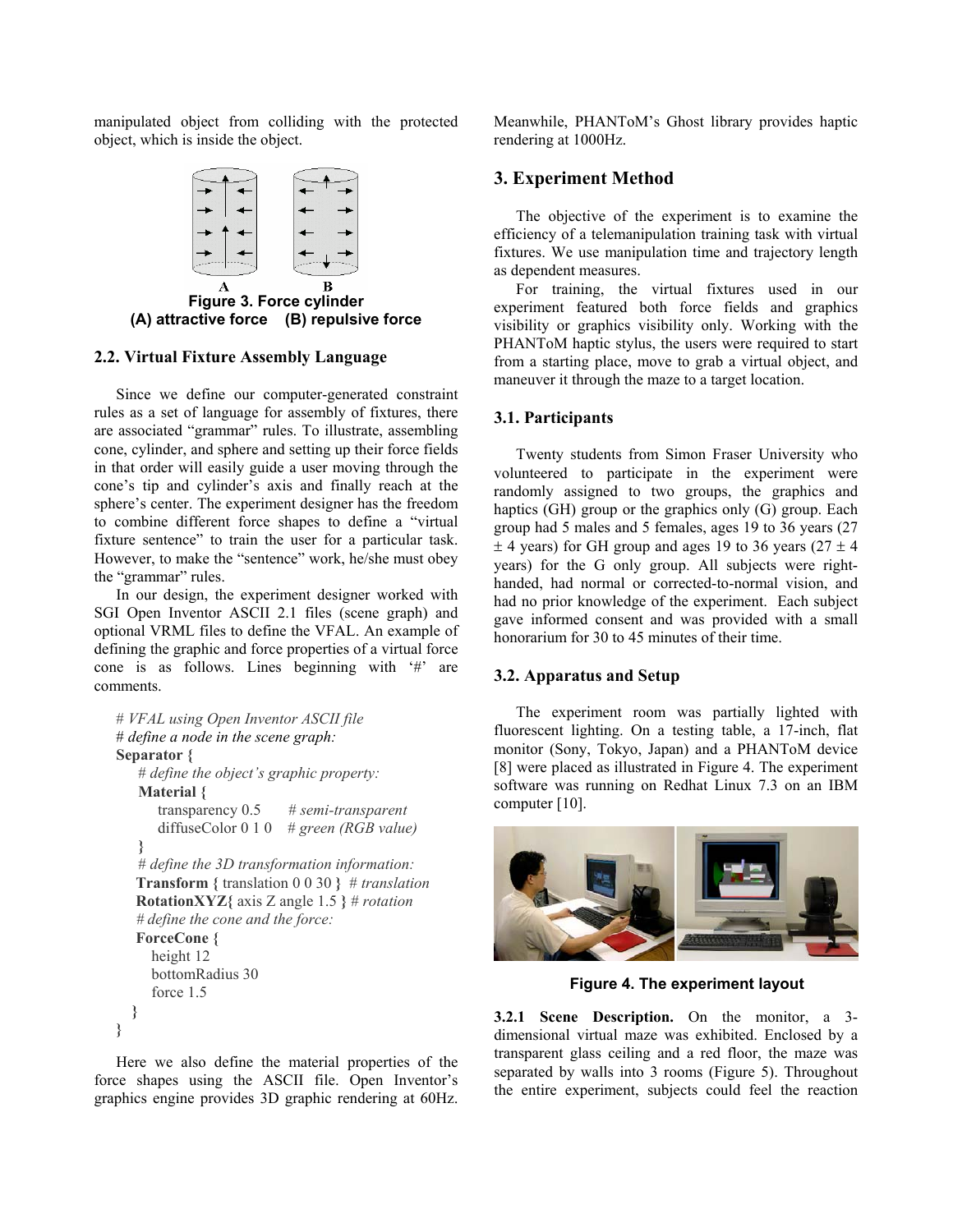force from interacting with the walls, ceiling and floor. Hence, *haptic feedback was present always* as a threedimensional force vector, as a result of the representation of the PHANToM tip and the representation of the maze.

The scene we built featured the complexity that the manipulated object must go through several narrow spaces between blocks – the gates in the walls. In this scene, the tip of the PHANToM stylus was presented by a cone colored in blue. The tip of the cone corresponded to the tip of the stylus, and the central axis of the cone was aligned with the longitudinal axis of the stylus. There was a small graphic sphere on top of the right side wall. This sphere served as the starting position for the task (see Figure 5). At the beginning of each trial, the tip of the cone was placed inside this sphere. The sphere turned light green when the stylus (represented as the cone) touched it.



- **(A) Maze with green tunnel, as presented in training trials (from subject's viewing perspective)**
- **(B) Maze with no graphic tunnel, as presented in transfer trials**
- **(C) Events (E1 = Event 1, E2 = Event 2, …, E9 = Event 9)**

**3.2.2. The Task.** Above the transparent roof was a virtual object, a 3- dimensional block (size:  $12 \times 12 \times 36$  mm<sup>3</sup>). Subjects were required to leave the starting sphere (Event 1), move the stylus cone to the virtual object and touch it. Having done so, the virtual object would be attached to the stylus cone automatically (Event 2). After that, subjects were asked to bring the virtual object to the green funnel (Event 3), pass it through gates on the walls (Event 4 - 8) and reach the target room (Event 9). To complete the task successfully, participants had to rotate the object to match the orientation of the gates. The first and the second gates were narrow but tall, like vertical doorways (size:  $30x20x41$  mm<sup>3</sup>); in contrast, the third gate was wide but short (size:  $70x20x20$  mm<sup>3</sup>) (see Figure 5).

**3.2.3. Experiment Design.** In order to investigate how virtual fixtures help learning, subjects practiced a number of trials in this maze with a virtual tunnel added. The green tunnel connected the entrance, through the gates, to the target room in the maze. As shown in Figure 5A, the virtual tunnel was built by assembling 9 virtual fixtures. The first fixture was designed in the shape of a cone/funnel. Serving as the entrance of the tunnel, the funnel piece provided attractive forces that would drag the stylus in. Followed by the funnel were 7 cylinders that were assembled as a virtual path through the maze. This combination was chosen through initial experimentation with the assembly of fixtures. At the end of the cylinders was a sphere representing the target location. The virtual tunnel was designed to provide attractive forces to the center of the tunnel, which could be perceived by the subject by means of holding the stylus of the PHANToM. If a subject successfully moved the virtual object along the tunnel, the instantaneous force feedback generated by the virtual fixture of the tunnel kept the object inside the tunnel. As a result, fewer collisions would occur between the object and the walls, compared to the condition when no force fields were presented in the graphic only tunnel.

In our experiment, we were interested in examining the efficiency of VFAL; however, object-object collision detection and force feedback were the major problems for our implementation. This is because when two objects collide, many points are collided between these two objects and we need to design an efficient algorithm to calculate the force feedback [11,12,13,14]. We used an approximation algorithm – voxel sampling  $[15]$  – that applies a finite set of points on the manipulated virtual object's surface and calculated the force feedback based on collision detection between this set of points and the walls of the maze. This allowed fast approximation of collision detection and still achieved the haptic rendering rate of 1000Hz.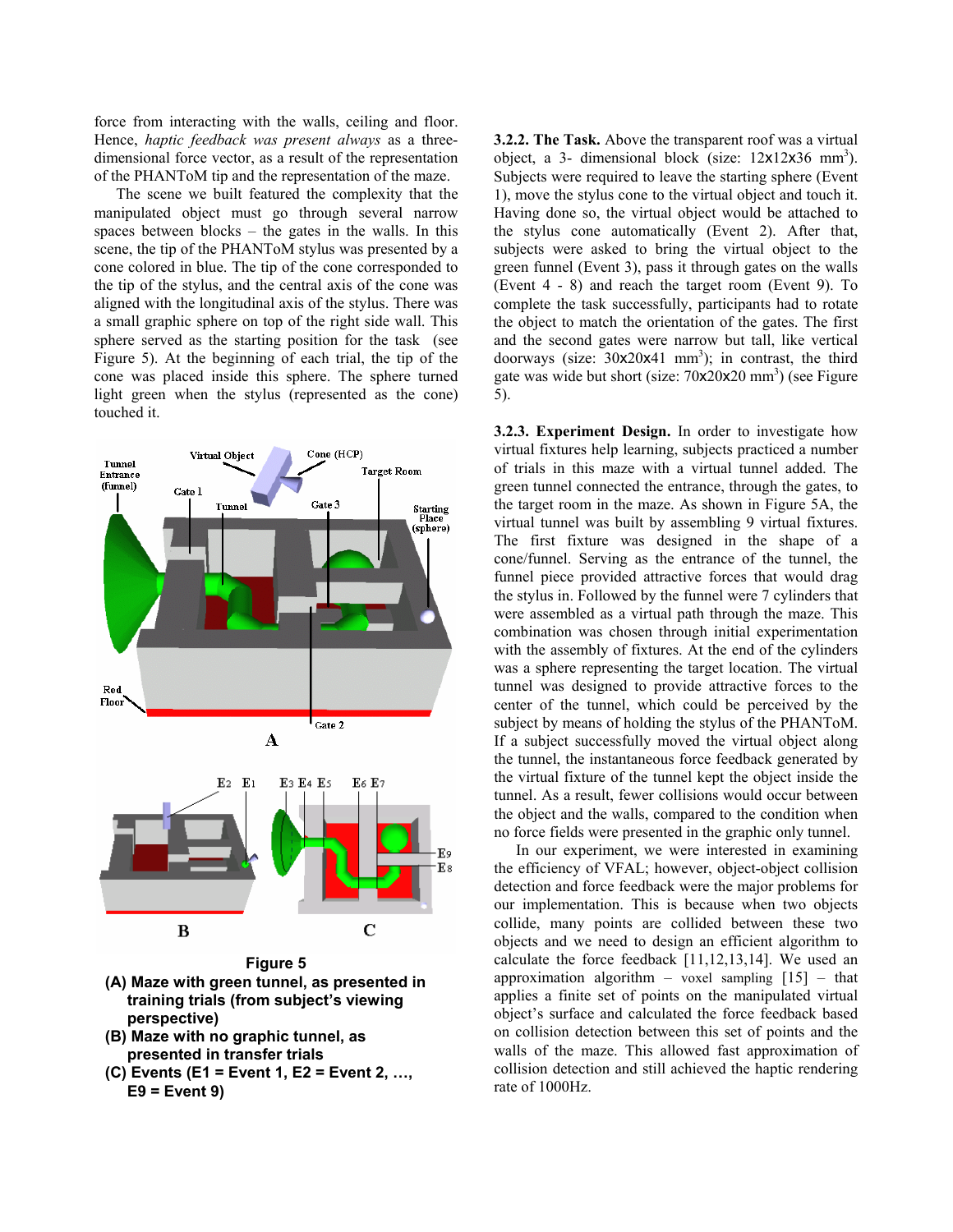## **3.3. Procedure**

Subjects were seated comfortably on a height adjustable chair in front of the testing table, with their eyes at approximately the same height as the upper edges of the monitor. Subjects aligned the body midline with the centre of the monitor with hands resting on the table. The same instructions were read to all subjects prior to starting the experiment. They were also given a short demo to become acquainted with the use of the PHANToM stylus and the 3D virtual environment generated by the computer.

**3.3.1. The Demo.** The demo was provided by SensAble Inc (Boston, MA, USA). This environment contained two cubes which were placed inside a virtual room. Subjects were required to move the stylus to touch the walls and to move the cubes around inside the room. When the walls and the cubes were touched by the PHANToM stylus, the 3-dimensional force feedback provided haptic information to the subjects. Each subject interacted with this demo for less than one minute. Subjects then proceeded with our experimental task.

**3.3.2. Practice and Transfer Trials.** In the practice trials, subjects were exposed to the scene described in Figure 5A. Subjects initially placed the stylus to a starting sphere. When a vocal "GO" signal was given by the experimenter, subjects were required to lift the stylus from the starting sphere and move the stylus to reach the virtual object. Once the stylus touched the object, the object automatically attached to the stylus cone. Then, the subjects transported the virtual object to the entrance – the funnel piece of the green tunnel. Hereafter, subjects were required to move the virtual object as carefully and quickly as possible through the gates in the walls to the target in the back room. Subjects were instructed that they should use the green tunnel as guidance; however, the complete submerging of the virtual object inside the tunnel was not necessary. A trial was terminated and treated as successful trial when the entire body of virtual object was in the target room.

Twenty subjects were randomly assigned to either the GH group or G group for the practice section. In the GH group, the tunnel exhibited both green graphic (diffuse  $color = RGB(0, 0.6, 0)$ , transparency = 0.5) and haptic (attractive force = 0.6 Newton) guidance features. Subjects were able to see this green tunnel and perceive the force fields when carrying the object through the tunnel. In contrast, in the G group, subjects could only see the green tunnel (diffuse color =  $RGB(0, 0.6, 0)$ , transparency  $= 0.5$ ) but were not able to feel any force fields (force  $= 0$  Newton) of the tunnel. Note however

that all subjects received force feedback from contacting walls, ceiling or floor. For each subject, a total of 15 practice trials were performed before 5 transfer trials.

For transfer trials the maze was displayed without the green tunnel or force fields (see Figure 5B). Subjects were informed that they were continuing to do the same task under a slightly different virtual environment. The task and the requirements were maintained the same as they were in the practice section. Each subject performed 5 trials in the transfer portion of the experiment.

**3.3.4. Data Analysis.** When the stylus cone broke contact with the starting sphere, this event was recorded by the computer. The second event was the moment when the stylus touched the virtual object. For data analysis, seven virtual planes were implanted at the following locations: a) entrance of the funnel, b) entrance to the  $1<sup>st</sup>$  gate, c) exit from the  $1<sup>st</sup>$  gate, d) entrance to the 2nd gate, e) exit from the  $2<sup>nd</sup>$  gate, f) entrance to the  $3<sup>rd</sup>$  gate, g) exit from the 3rd gate. When the tip of PHANToM stylus first contacted these virtual planes, the computer stored times and the 3D positions of the stylus tip. By subtracting the time between the abovementioned events, movement durations were obtained for each phase, for each trial: Time 1, acquire object; time 2, transport object to funnel; time 3, to enter gate 1; time 4, to exit gate 1; time 5, to enter gate 2; time 6, to exit gate 2; time 7, to enter gate 3; time 8, to exit gate 3; and total task time.

By calculating the path distance that the PHANToM stylus travelled between each of those events, movement path lengths were obtained from each trial: path 1, acquire object; path 2, transport object to funnel; path 3, enter gate 1; path 4, exit gate 1; path 5, enter gate 2; path 6, exit gate 2; path 7, enter gate 3; path 8, exit gate 3; and total task path.

In order to dissect the learning process, we blocked the 15 practice trials into 3 phases, i.e., the initial phase of trials 1 - 5, the middle phase of trials 6 - 10, and the late phase of trials 11 - 15. We included a transfer phase for trials 16 - 20. Temporal and trajectory measures were computed. Data were analyzed with SPSS 11.0 (SPSS Inc, Chicago, Illinois, USA) by a 2 (groups) x 4 (learning phases) mixed factorial design model, with repeated measures on the second factor.

Means and standard errors are reported for significant effects, with an a priori alpha level of 0.05

## **4. Experiment Results**

We measured performance in terms of manipulation time and trajectory path length. The results and analysis are given as follows.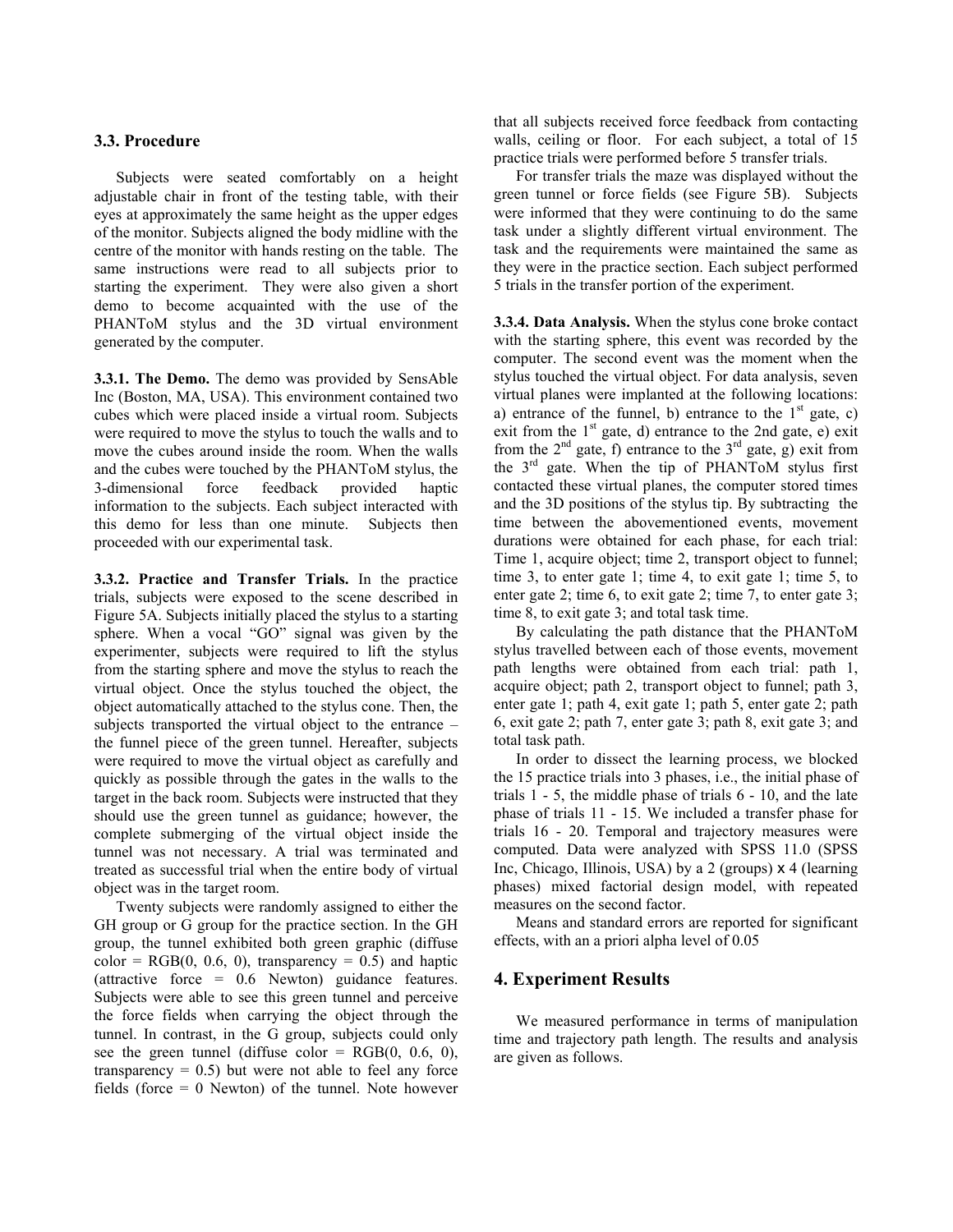#### **4.1. Temporal measures**

No practice group effect was revealed. However, learning effects were found for time 1 ( $F_{(3, 54)} = 17.957$ , p < 0.001), time 2 ( $F_{(3, 54)} = 17.686$ , p < 0.001) time 4 ( $F_{(3, 54)}$  $_{54)}$  = 5.604, p = 0.011, time 5 (F<sub>(3, 54)</sub> = 16.970, p < 0.001), time 7 (F<sub>(3, 54)</sub> = 12.676, p < 0.001, and total time (F<sub>(3, 54)</sub>  $= 10.590$ ,  $p = 0.002$ ).

As shown in table 1, subjects took longest time in the initial phase of practice. Movement times significantly dropped as the practice continued. In transfer trials, movement time increased to some extent; however, total time of transfer trials was still better than in the initial training phase (Figure 7).

#### **4.2. Trajectory measures**

By analyzing the trajectory path length measures, no training group effect was revealed. However, learning effects were found for path 2 ( $F_{(3, 54)} = 9.736$ , p < 0.001), path 5 ( $F_{(3, 54)} = 7.042$ , p = 0.003), path 7 ( $F_{(3, 54)} = 7.898$ ,  $p = 0.004$ , and total path (F<sub>(3, 54)</sub> = 4.907, p = 0.021).

> **Table 1. Mean and SE of times (ms) in both the practice and transfer trials. Significant learning effects are indicated by \***

|             |         | Practice | Transfer |          |
|-------------|---------|----------|----------|----------|
|             | initial | middle   | late     | transfer |
|             | phase   | phase    | phase    | phase    |
| time 1*     | 1677    | 1182     | 1096     | 1130     |
|             | 147     | 113      | 103      | 79       |
| time $2*$   | 3318    | 2560     | 2465     | 2377     |
|             | 194     | 132      | 155      | 209      |
| time 3      | 5491    | 3245     | 2445     | 4324     |
|             | 1716    | 1150     | 796      | 1258     |
| time $4*$   | 1314    | 594      | 555      | 694      |
|             | 270     | 127      | 79       | 130      |
| time $5*$   | 3273    | 1976     | 1868     | 1921     |
|             | 411     | 252      | 173      | 218      |
| time 6      | 3335    | 1337     | 827      | 715      |
|             | 1401    | 409      | 193      | 131      |
| time $7*$   | 2528    | 1466     | 1324     | 1566     |
|             | 343     | 173      | 166      | 208      |
| time 8      | 986     | 783      | 648      | 632      |
|             | 177     | 187      | 104      | 137      |
| total time* | 21922   | 13143    | 11230    | 13359    |
|             | 2975    | 1851     | 1267     | 1850     |



 **Figure 7. Total task time (ms) across learning and transfer phases.**

As indicated in table 2, subjects took the longest paths in the initial phase of the practice trials. Movement path significantly dropped as the practice continued. When performing in the transfer, movement paths bounced up slightly (except for path 2); however, the total path took in the transfer was shorter than in the initial practice phase (Figure 8).

## **Table 2. Mean and SE of paths (mm) in both the practice and transfer trials. Significant learning effects are indicated by \***

|             |                  | Practice        |               | <b>Transfer</b>   |
|-------------|------------------|-----------------|---------------|-------------------|
|             | initial<br>phase | middle<br>phase | late<br>phase | transfer<br>phase |
| path 1      | 200              | 184             | 179           | 186               |
|             | 10               | 7               | 6             | 6                 |
| path 2*     | 292              | 293             | 292           | 254               |
|             | 8                | 9               | 10            | 8                 |
| path 3      | 296              | 191             | 143           | 246               |
|             | 94               | 66              | 38            | 58                |
| path 4*     | 81               | 44              | 45            | 53                |
|             | 16               | 6               | 5             | 7                 |
| path 5*     | 165              | 136             | 134           | 142               |
|             | 12               | 7               | 5             | 6                 |
| path 6      | 161              | 86              | 64            | 56                |
|             | 55               | 21              | 17            | 10                |
| path 7*     | 150              | 102             | 89            | 114               |
|             | 20               | 7               | 6             | 11                |
| path 8      | 61               | 52              | 52            | 48                |
|             | 12               | 9               | 7             | 10                |
| total path* | 1406             | 1089            | 998           | 1100              |
|             | 136              | 86              | 49            | 74                |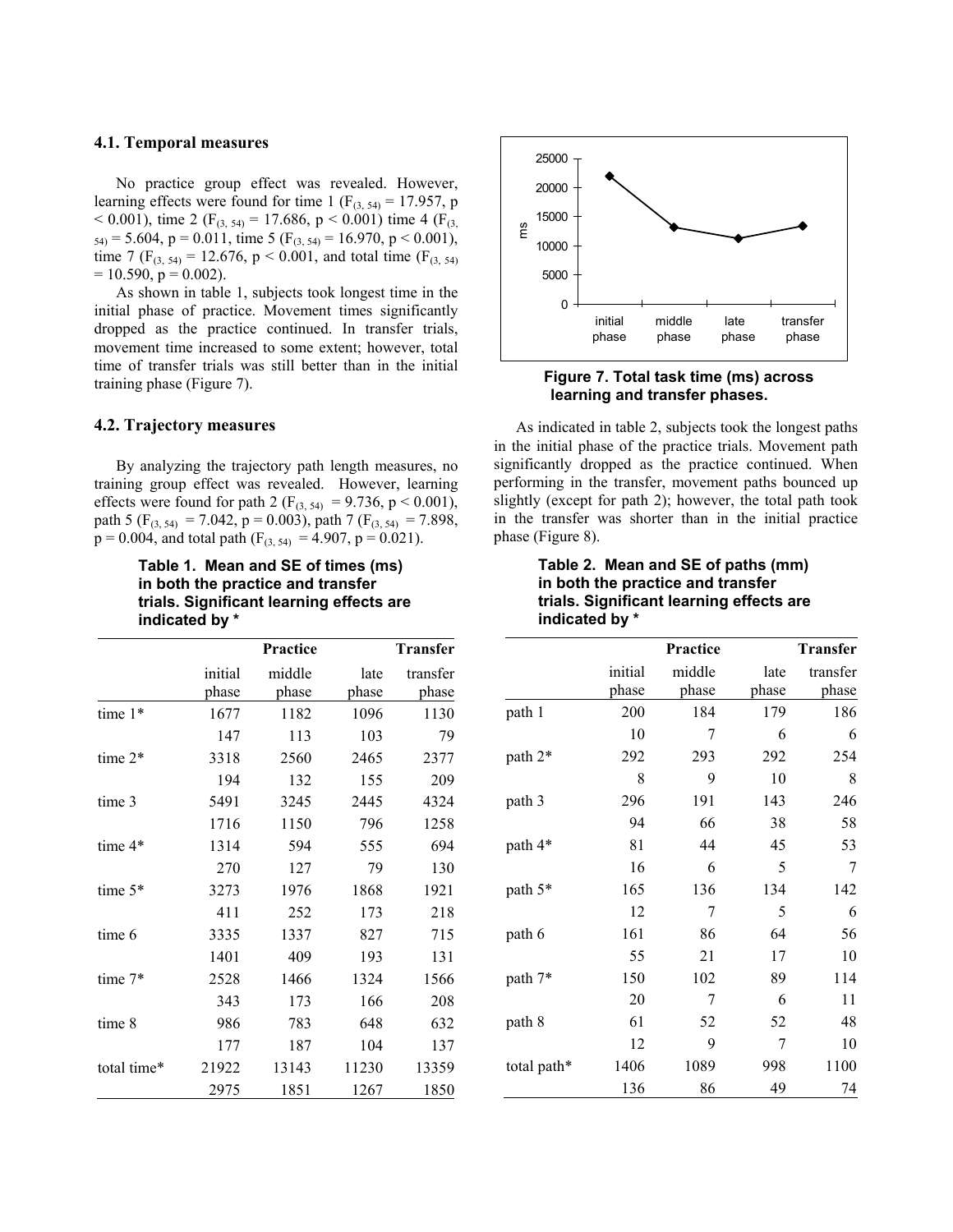

 **Figure 8. Total path length (mm) across learning and transfer phases.** 

#### **5. Discussion**

In order to explore the usefulness and usability of virtual fixtures as a guide in training environments, we developed a Virtual Fixture Assembly Language (VFAL), and a Virtual Fixture Library. Virtual fixtures were developed from primitive geometric shapes, with a variety of graphic and haptic properties and behaviors. Our view is that the designer of training environments could select the nature and assembly order of such virtual fixtures, to provide sufficient, necessary or optimal guidance in learning a teleoperated task. For example, in designing our environment, we included a cone, cylinders and a sphere, with graphics visibility, and in some cases, attractive force fields, to provide guidance along the maze path. Our initial fixtures had only 4 cylinders inside the building; pilot work in planning the experiment with this sequence indicated a high occurrence of collisions with the inner walls of the maze. So our next iteration of virtual fixtures used 7 cylinders instead of 4 cylinders between the entry cone (funnel) and ending sphere, for "rounding the corners", and reducing wall collisions. In this paper, we used only one specific sequence of assembled virtual fixtures, and varied whether or not those fixtures had graphics visibility only (G) or both graphics visibility and attractive force fields (GH). Of course, many other computer-generated display options, fixture types, and assembly sequences of virtual fixtures are possible. Also, for this initial study, we use a simple experimental environment for studying the effectiveness of Virtual Fixtures. For the future work, we can incorporate CAD models and implement general collision detection approaches.

 Our experiment investigated the learning and transfer of maze navigation with a single specified assembly of virtual fixtures. As expected, we found typical learning effects in the maze traversal task [16]: as shown in Figures 7 and 8, both total task time and path length

decreased systematically from initial through middle to later phases of learning. In transferring to a no-fixture condition for the maze navigation, results showed some transfer of learning on the maze, for both task time and spatial path measures. Note that this transfer was to a different implementation under the same virtual reality environment. However, there were no differential effects between the Graphics only (G) and Graphics plus force fields (GH) groups. Contrary to our prediction, the learning effects did not differ significantly between the graphics only (G) and graphics plus force fields groups (GH), nor was there an advantage for the GH group on the transfer trials. Thus graphic tunnel information alone was as useful as graphic and force field guidance through the tunnel. Given that subjects had to navigate a spatial path, and orient the virtual object accordingly to maneuver through the gates, it may be that the graphic path information, combined by haptic feedback received by both groups when they collided with walls, was sufficient for performance of the task. Based on this graphic feedback, and haptic collision information, subjects had a good representation of where they were in the virtual environment and what they needed to do to progress through and complete the maze. The force fields of the virtual fixture (the tunnel), for this scene and task in this particular experiment, provided no added benefit. In the future work, we will design an experiments where the effect of haptic from walls, floor and ceiling will be taken away; providing a scenario that does not have any haptic feedback to further study the issue. Also, had we provided 6-DOF force guidance with the PHANToM stylus, subjects may have more easily rotated the virtual object to maneuver through the gates. However, the results and conclusions of this paper can apply for any types of haptic feedback devices because our objective is to explore the effectiveness of virtual fixtures. Finally, since we only tested one specific assembly of virtual fixtures, it remains an open question whether there is a most suitable fixture sequence for learning this task, and what that fixture assemblage entails.

 Future work could address different geometries for virtual fixtures, different assemblages or layouts of virtual fixture sequences, and different modality combinations for computer-generated displays and guidance in training environments. Under what conditions is haptic guidance through attractive and repulsive force fields beneficial and under what conditions is such guidance detrimental? Research with human users could address the following issues: What task requirements and characteristics are various approaches to virtual fixtures suitable and beneficial? What are the necessary and sufficient conditions for virtual fixtures to be useful? For training environments, are there differential retention and transfer effects of learning? Do advantages gained in virtual